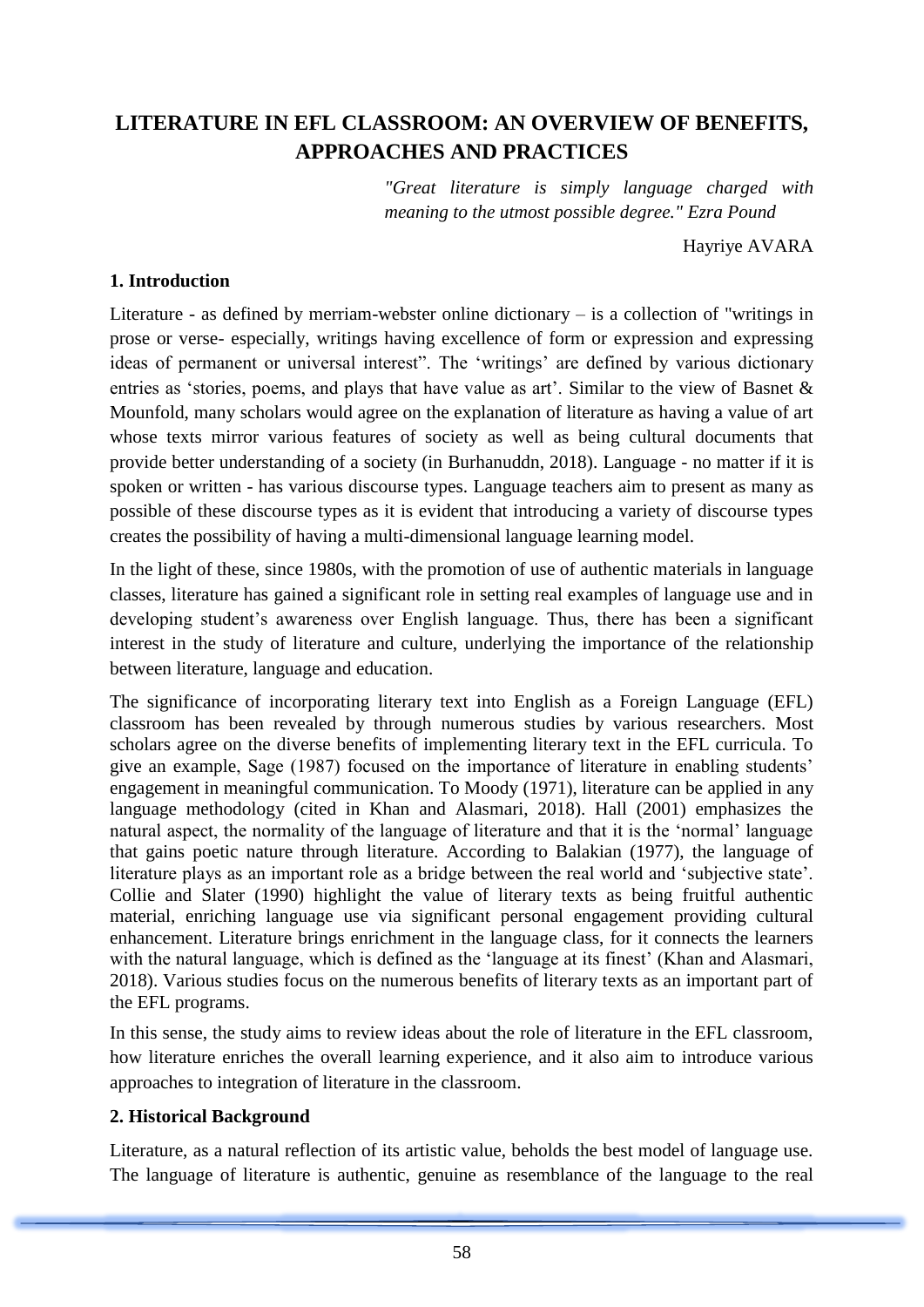world. It offers all levels of language from the simple conversation to the elevated, sophisticated use of language in context.

With the changes and trends in the field of language teaching and learning in the last century, the role of literature has also witnessed significant changes. As explained by Stern (1985), literary texts have been part of the non-English speaking countries' curriculum for over 100 years. Literature - acting as the main source of the teaching material - was crucial at the beginning of  $20<sup>th</sup>$  century. As Stern (1985) writes, use of literary texts in language goes back in the history when the Grammar Translation Method practiced the translation of literary texts as fruitful authentic materials. Therefore, in the era of Grammar Translation Method, literature was used mainly as the source of input in language education. According to Duff and Maley (1990), however, literary texts were mainly applied as texts which set good examples of grammar rules. Therefore, the focus of Grammar Translation Method was mainly on mastering grammar structures and vocabulary. The literary, artistic value and the content of the text were disregarded. The period of structuralism and audiolingual method, on the other hand, minimised the use of literature in the language classroom (Collie & Slater, 1987).

The use and the function of literature throughout the century is summarised by Kramsch and Kramsch (2000) as follows: in 1910s it was taken into consideration for aesthetic education of a small number, and in the 1920s for the literacy of a bigger number, 'for moral and vocational uplift' in 1930s–1940s, for theoretical purpose in 1950s, content related to humanism in 1960s–1970s, and as 'authentic' material in the target language in 1980s–1990s. Thus, except for Grammar-Translation Method, literature was left to dust on the shelves for several decades. Short (1996) named the disconnection as 'border dispute over territory', which led, according to Carter and McRae (1996), the disconnection of the teaching of language and literature as two pedagogic practices (cited in Khan and Alasmari, 2018).

It is evident that the value of literary texts in language education was neglected for several decades in the twentieth century. The first half of the 1960s represents a turning point in this sense. The importance of literary texts in language teaching and learning process was highlighted during a conference in Cambridge in 1963. The traditional approach was criticized for its incapacity to develop language skills and communicative abilities. In the mid-1980s, the public concern was that language learners lacked basic content knowledge and skills (Stern, 1985).

Regardless of these attempts, the focus continued to be mainly on teaching language skills until the 1980s and 1990s - when the use of literary texts started to gain importance thanks, especially, to the promotion of the use of authentic materials within the frame of the Communicative Approach to language teaching.

Thus, for the last few decades, literary texts, as genuine and authentic source of information and knowledge, have gained a significant status as real and powerful materials for teaching English in the classrooms with students from different ages and proficiency levels. Recently, various aspects of literature and language education is being researched, focusing on different aspects of literature in language education. Some research topics related to literature and language education can be listed as follows; however, it is not limited to these: the role and significance of culture and literature in language education or use of literature in material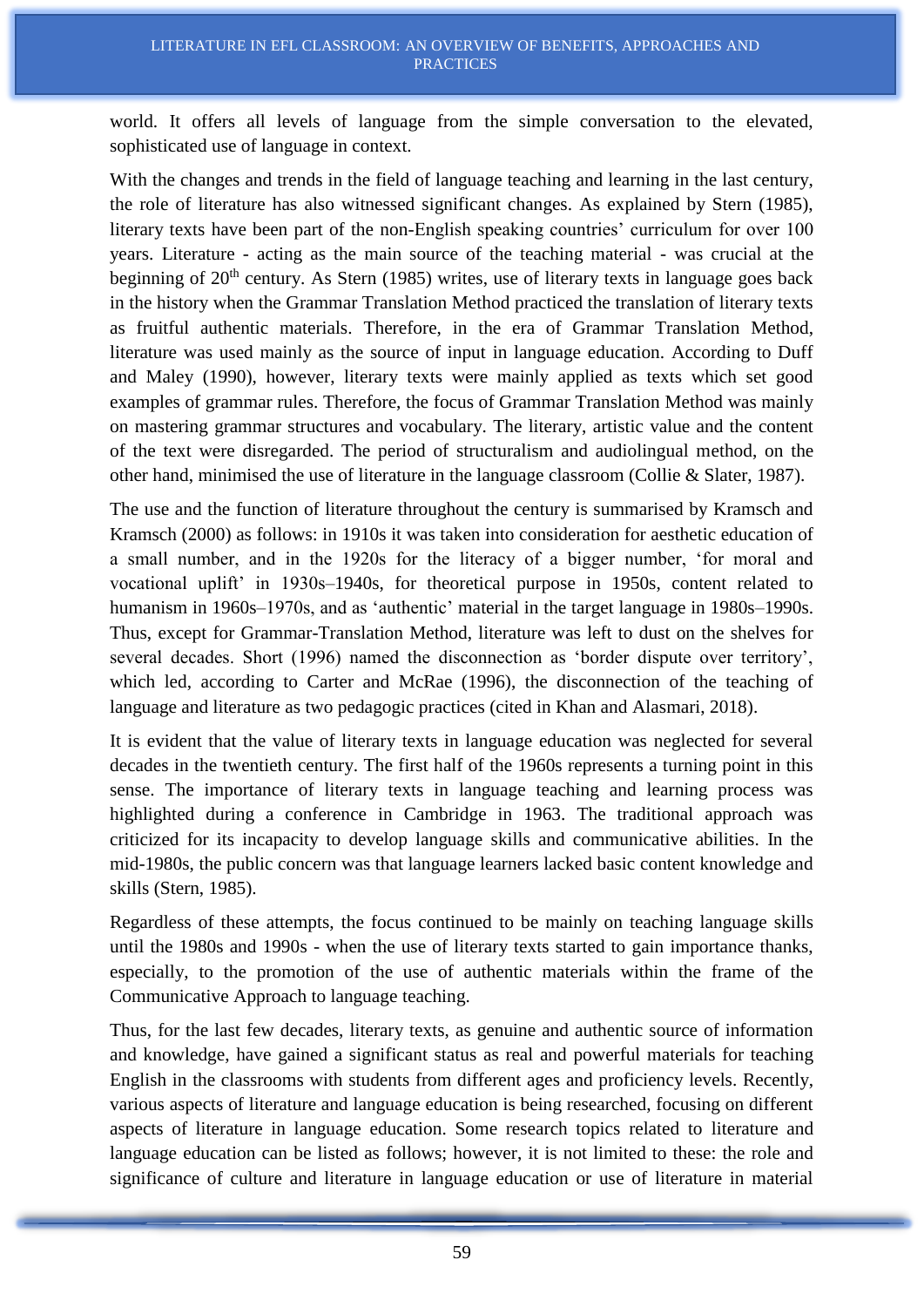development for language education, or the influence of literature on language learner, and the interaction between the learner and the literary text.

#### **3. Benefits of Using Literature in the Language Classroom**

There is a distinction- made by McRae (1994)- between literature with a capital *L* (the classical texts written by Shakespeare, Dickens, Shaw and so on) and literature with a small **l**, which includes popular fiction, fables, song lyrics and similar texts. At present, the kind of the text used is the EFL classrooms is not limited to recognised texts from certain countries, like England or the Unites States of America; instead, texts from various countries introducing a diversity of cultures and examples of different forms of language use. The kinds of the text could be chosen from various genres from short stories, poems, novels, plays to song lyrics. The texts could be studied either in their original forms or a simplified-or abridged- versions.

Literature is a significant source of language, filled with all types of language use, representing various life experiences filled with all kinds of feelings and emotions. Hence, the study of literature is very important to understand the world that we live in with its unlimited characters, their perspectives, and the variety of the language use.

Teaching about the language and helping the learners to be able to use the language in various communicative situations appropriately are two different practices. Thus, a gap between the information about the language and the ability to use it naturally and appropriately for communication is often observed. One effective way to overcome this gap, that is, to help students bridge the information about the language and the ability to use it spontaneously and meaningfully for communication is to include authentic materials, which exemplify language of real life, in social content, in the language teaching/learning process. Literature - as one of the best sources of the social context, with its unlimited examples of language use for communicative purposes - could be utilised to bridge this gap between knowing about the language and the ability to use it spontaneously.

The significance of integration of literary texts in language education has been supported by various scholars and a great deal of positive results of related research has demonstrated that integrating literature in the curriculum offers various benefits. According to Lazar (1993), for instance, literature sharpens linguistic and cognitive skills and enhances students' understanding of the human condition. Related to the factors supporting the integration of literary texts into the language curriculum, Horner (1983) suggested a model based on three fields and these three fields help students' growth as whole persons (Bobkina, 2014). Homer's suggested fields that support personal growth is listed by Bobkina (2014) as follows:

- *i. Aesthetic*: It focuses on the reading process and how students are involved in the process aesthetically.
- *ii. Psycholinguistic*: It is related to the students' 'identification and internalization of certain behaviour patterns.'
- *iii. Socio-moral*: It focuses on the issues related to the theme and content.

Duff and Maley (1990) listed the benefits of the use of literature in the language classroom from a different perspective and their categorization can be listed as follows: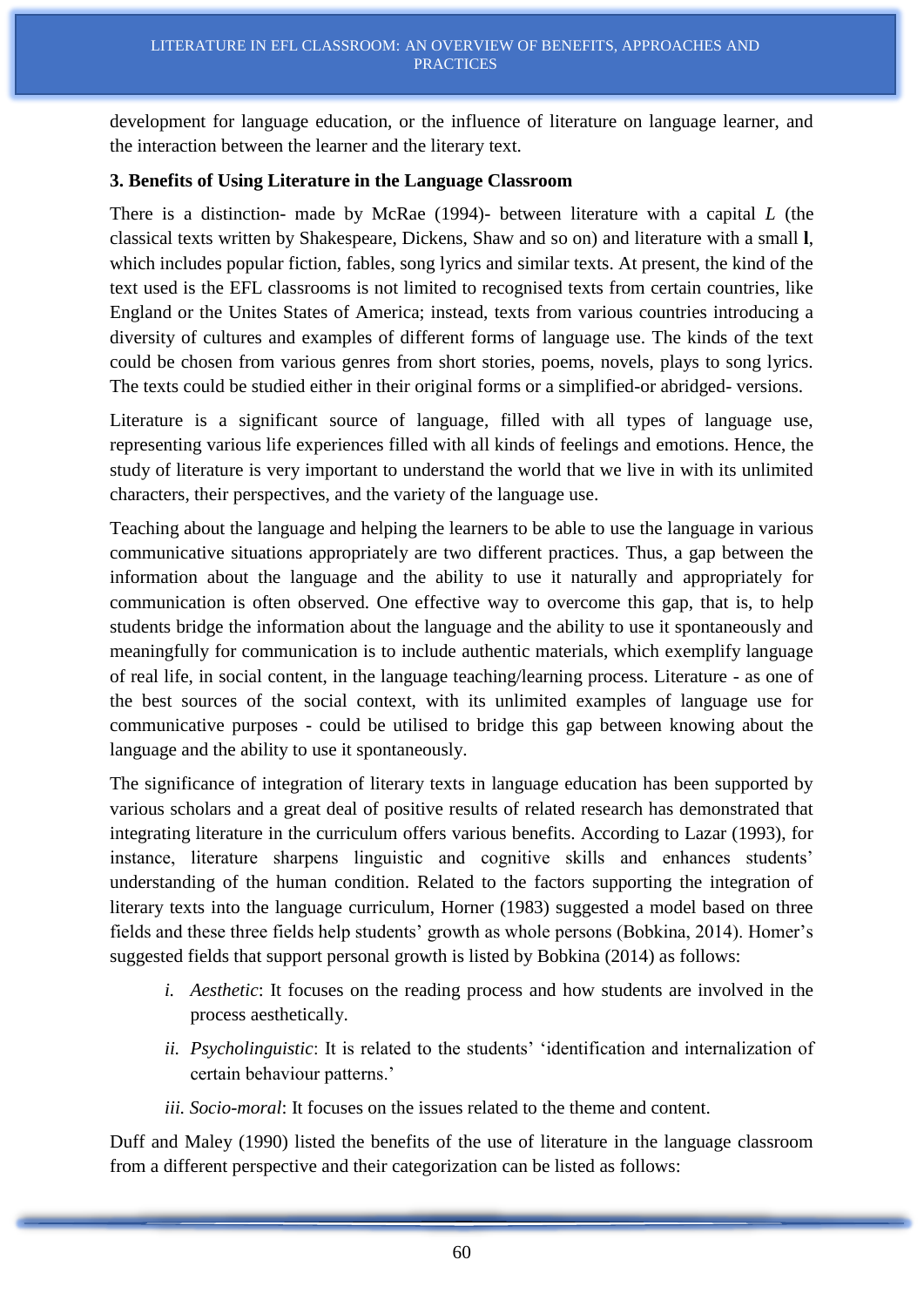#### *i. Linguistic Value:*

The focus is on the importance of literature as a real, authentic material which serves and offers a variety of text types and various uses of language. To Maley (1989) language of literature contains all possible real language register and unlimited subject matters.

#### *ii. Methodological Value:*

It is related to different layers of meaning, possible interpretations and opinions triggered by the literary text. This creates a chance for students to interact with each other in a meaningful way as noted by Kern (2000).

#### *iii. Motivational Value:*

It refers to the motivating nature of the literary texts with their authentic value, to promote the motivation of students and to explore their feelings within the frame of the meaningful contexts (Ghosn, 2002; Van, 2009).

As Lazar (1993) explains, literary texts help "to stimulate the imagination of students, to develop their critical abilities, and to increase their emotional awareness" (p. 19). Lazar (1993, pp. 14-15) notes various benefits of literature and the reasons why it is significant in language education:

- *It is very motivating.*
- *It is authentic material.*
- *It has general educational value.*
- *It is found in many syllabuses.*
- *It helps students to understand another culture.*
- *It is a stimulus for language acquisition.*
- *It develops students' interpretive abilities.*
- *Students enjoy it and it is fun.*
- *It is highly valued and has a high status.*
- *It expands students' language awareness.*
- *It encourages students to talk about their opinions and feelings.*

The single fact of decoding the meaning of separate lexical units or phrases does not seem to be especially relevant itself. Students usually get engaged in the plot of the story, commonly feeling close to their favourite characters. In addition to the benefits given above, Maley (2001) also lists several other advantages of use of literature in language education as follows:

• *Universality:*

All languages have oral or written literature. They share universal topics such as love, friendship, happiness, sadness, greed, and so on, and these are common to all cultures.

*• Non-triviality*: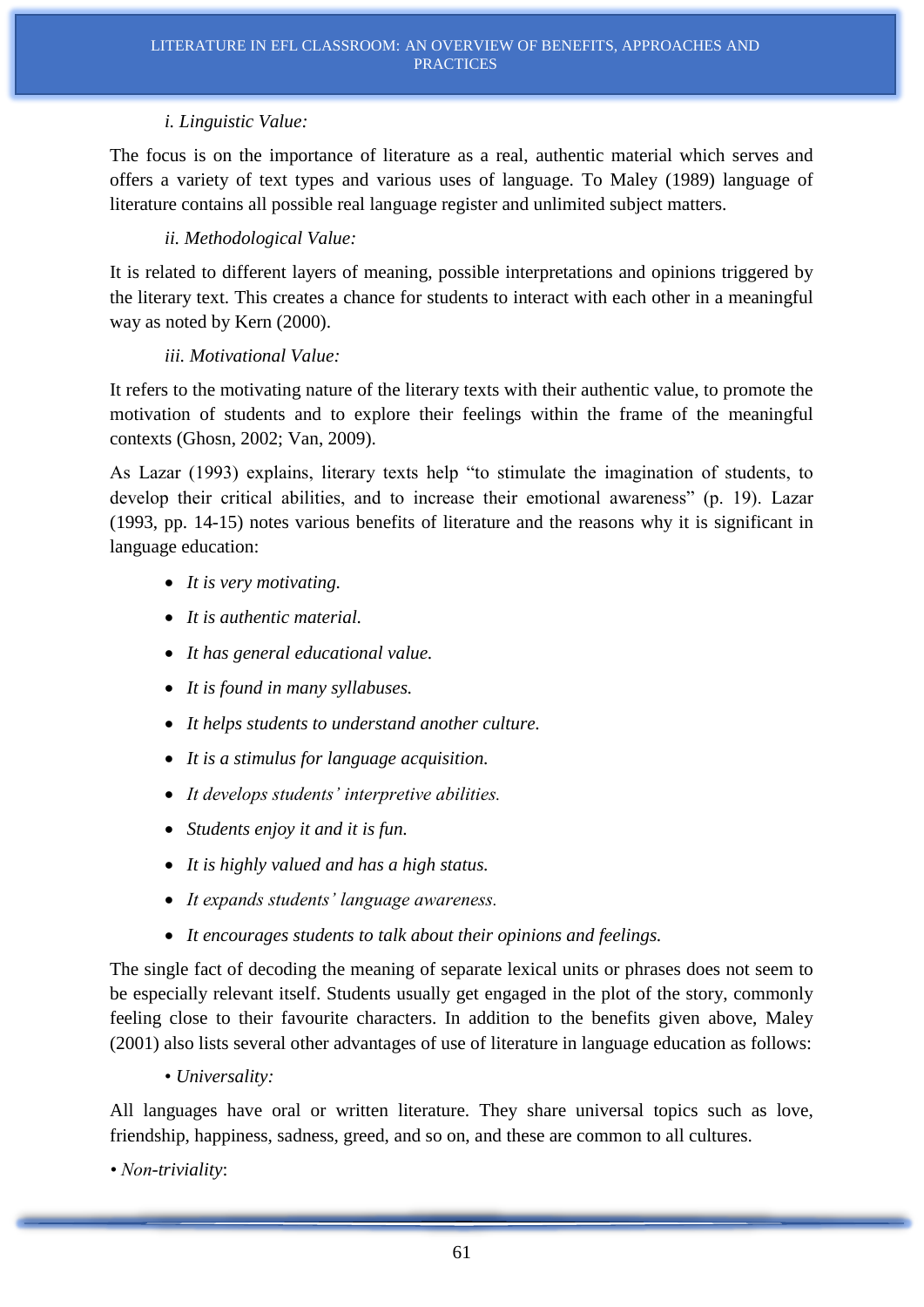Majority of traditional forms of language input include language in unreal, artificial contexts which are not very attractive for students. Yet, literature presents authentic input, rather than trivializing.

*• Personal Relevance:*

The content of literary texts conveys ideas, feelings and emotions that has a link with readers' experience. This connection with the texts promotes the learning process.

*• Variety*:

Literary texts offer a huge variety of subject matter and include all the probable varieties of the language use.

*• Interest:*

Since the topics and themes treated in literary works are part of the global human experience, they are intrinsically interesting for readers.

*• Economy and Suggestive Power/Imaginative power:*

The imaginative, suggestive power of literature is evident, and it travels far beyond the written text. This powerful feature is a facilitator for motivation in class.

### *Ambiguity:*

The ambiguous nature of literature creates the possibility of mining for meaning and sets the scene for class debates.

The benefits of literature in language education are not limited to above examples. Similar or additional advantages of literature in the language classroom are introduced by various other scholars. For instance, Das (2014) also makes a list of the benefits of literature as follows:

*Cultural enrichment:* Literature cultivates the cultural knowledge and cultural awareness.

*Mental training*: One of the best ways to train the mind is through literature.

*Memorability:* Some literary texts, especially, poetry and songs' lyrics, are easy to memorise, which could act as a 'memorised archive of linguistic usage' (Maley & Moulding, 1985).

*Rhythmic resource*: Poems are ideal for comprehending the rhythms of a language (Maley & Moulding, 1985).

*Open to interpretation:* Literature as being open to interpretation promotes 'genuine interaction' between language learners (Duff & Maley, 1990).

*Convenience:* It is easy to photocopy and use literature as classroom material (Das, 2014).

In addition, Bobkina (2014) lists some other benefits from emotional intelligence to critical thinking; enhancement promoted by the recent developments in the fields of sociolinguistics, pragmatics, semiotics, discourse analysis, and psycholinguistics.

### **4. Approaches to Using Literature in EFL Classroom**

There are different theories on literature teaching; however, which approach or model to be used in the EFL classroom depends on various factors. Depending on the objectives, teachers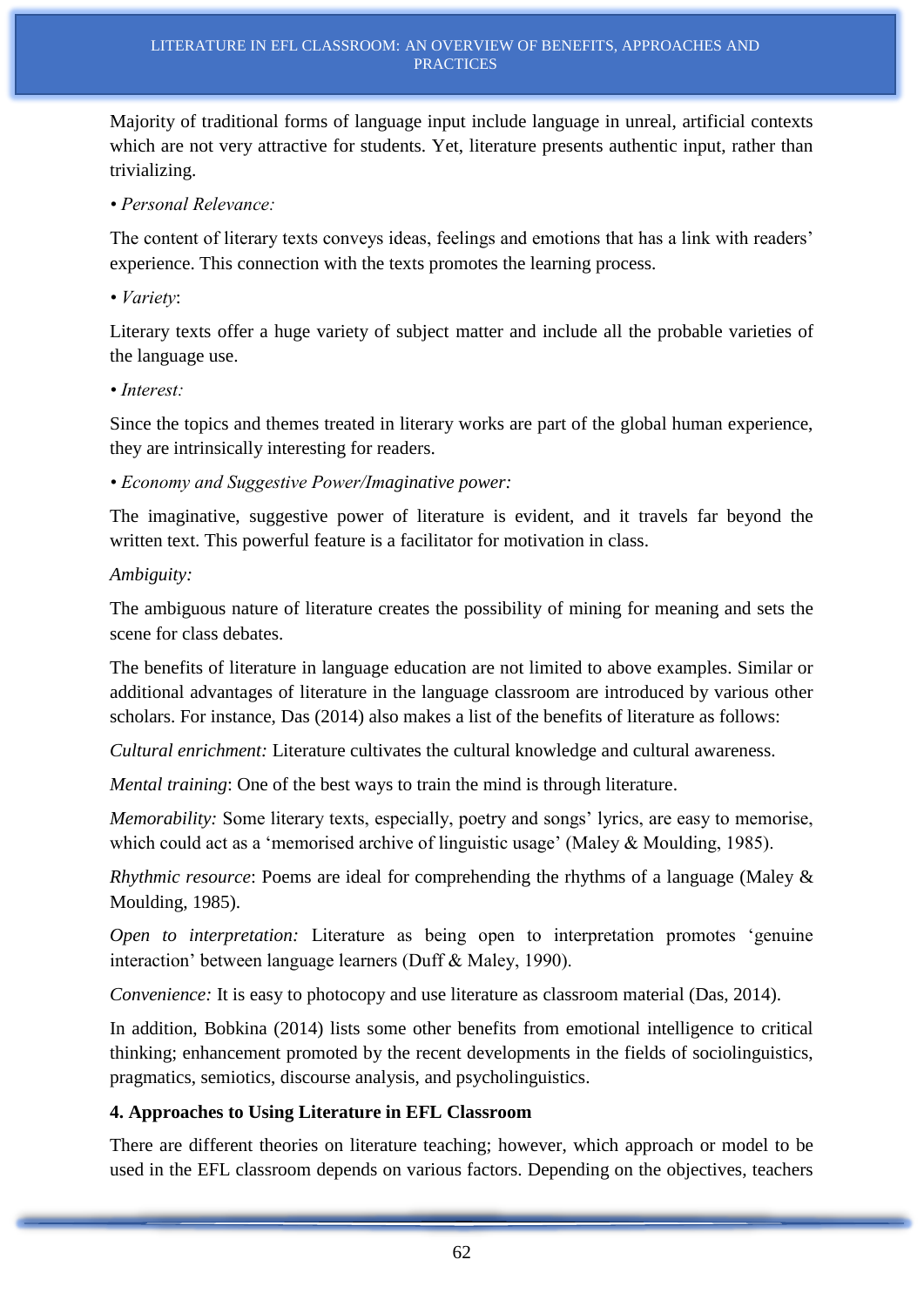choose the best model. While some emphasise on the stylistic features, some others prefer to focus on students' personal feelings and opinion (Bobkina, 2014). Keeping these approaches in mind is important for teachers so as to choose the best way to benefit from literature in their classroom.

### **4.1. A language-based approach to using literature**

Carter and Long (1991) add another perspective to Maley's categorization and introduce three main models for literature teaching to be adapted in the EFL classroom: i) the cultural model, ii) the language model and the iii) personal growth model.

### *i. The Cultural Model*

The focus is on language as a cultural artifact, learners are expected to analyse a literary text from social, political, literary, and historical perspectives. Literary text is taken as a product. That is, it is viewed as a source of information, a window opening to the culture of the target language. This model is commonly used at tertiary level as one of the most traditional models. It reflects all aspects of culture from social, political, to historical content. There is no specific language analysis done on the text.

#### *ii. The Language Model*

The Language Model expects the literary text to offer language development and awareness. Within this model, the literary text is considered as a rich linguistic source of language use in context. Linguistic features are systematically practiced through a variety of activities rather than paying attention to reader-text interaction and the literary quality of the text. The language model is more learner centred. Thus, learners are expected to examine the text, by paying attention to how language is used. Stylistic analysis is used for paying more attention on the structure and vocabulary. It requires close study of the linguistic features for meaningful interpretations of the text – its goal is to help learners read and study literature more competently.

#### *iii. The Personal Growth Model*

This Model focuses mainly on personal growth in parallel to the language learning and cultural awareness by prioritising the learner's own response to and interaction with the text, placing their feelings, ideas and opinions in the centre. Personal experience as a means to engage students in the reading process is highly valued and has the priority (Carter & Long, 1991). The Personal Growth Model encourages learners to refer to their own experiences, opinion and feelings. It promotes as much interaction as possible between the text and the reader, encouraging the learners to 'make the text their own'. This model underlines the power that literature has to move people and aims to make use of this strength of literature in the English language classroom.

### **4.2. Stylistic Approach**

Stylistics, which shares the characteristics of the Language Model, involves the close study of the literary text. The target is to encourage students to create meaningful interpretations of the text. Another aim of Stylistic Approach is to help students gain more knowledge and awareness of the language in general. Thus, it enables students to have a lot of language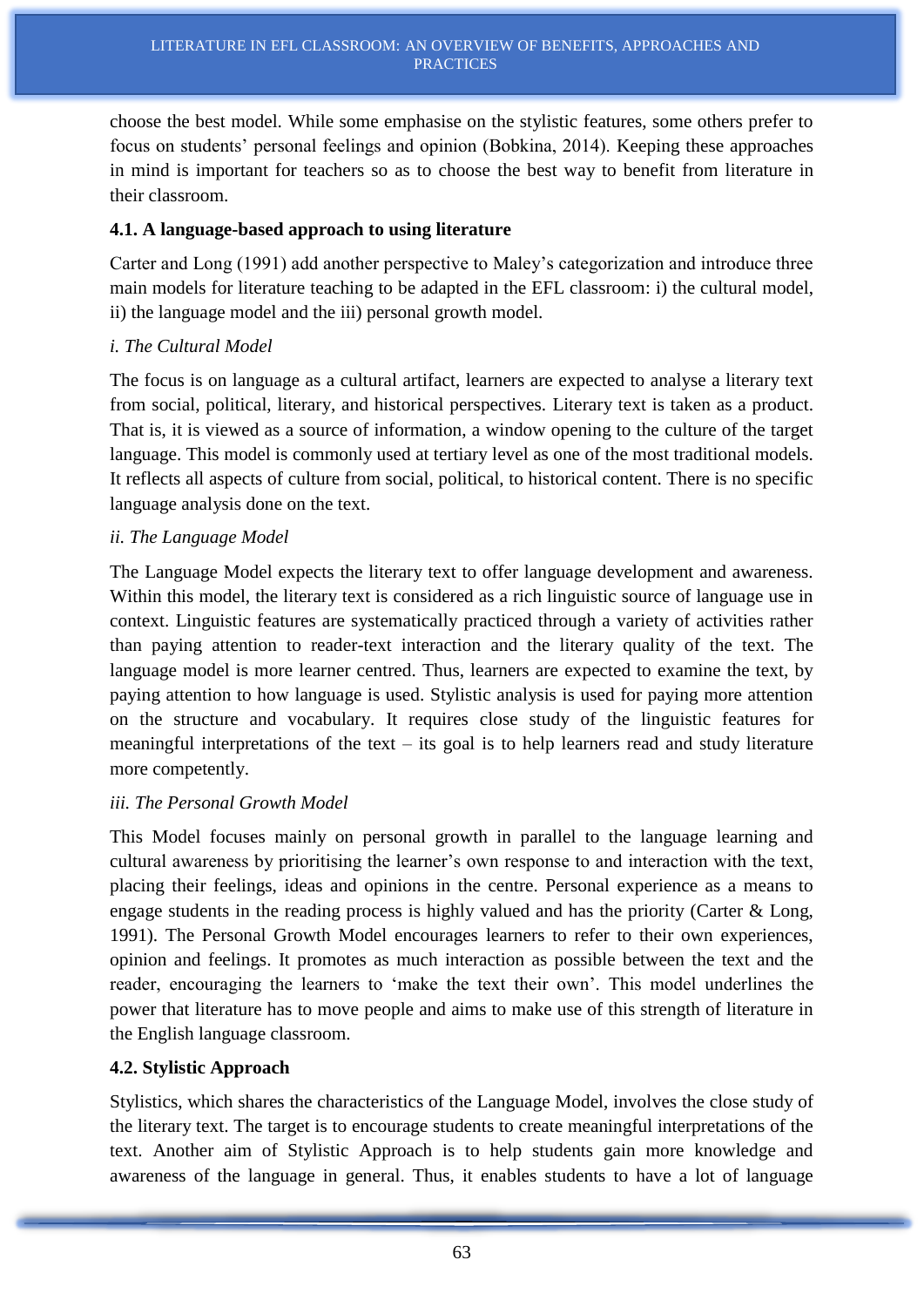practice. Stylistics provides learners with an illustration of various linguistic forms, and their function to convey specific message. Language learners have the chance to improve and deepen their knowledge of English through close study of the text.

#### **4.3. Literature as Content**

Literature carries the content within itself. The same as the Cultural Model, it focuses on the subjects from the social, political, and historical background to a text; literary genres and rhetorical devices, the features of literary movements and so on. Language acquisition is aimed through focusing on content through reading texts and literary criticism relating to them. Texts are selected for their importance as part of a literary canon or tradition. This approach is advantageous as it exposes learners to a wide range of authentic materials and encourages education through understanding of the texts within their literary and historical context.

#### **4.4. The Critical Literary Approach by Maley (1989)**

Maley's Critical Literary Approach focuses on the plot, characterization, psychology, background, literary concepts and so on. In order to be able to deal with literature using Maley's critical approach, students' levels need to be at least intermediate. In addition to proficiency level, knowledge of literary terms and conventions need to be mastered by the students.

#### **4.5. Integrative Approach to Literature**

There has been more focus on the possible ways to integrate different approaches to enhance the language learning process by adding diverse possibilities with various perspectives through integrating different approaches. In this sense, Dhanapal (2010) suggest a possible way to blend the two approaches to have a 'complete whole'. The Reader Response Approach (which underlines the importance of the role of the reader paving the way to a close interaction between reader and the text) and Stylistic Analysis Approach (which aims to analyse the characteristics of the language of literature to promote students' awareness of literature) can be considered as two models applied to literary analysis that focus on the significance of the participation of the reader. This type of approach that integrates different approaches can be considered as an activity-based approach. Undoubtedly, as a result of active engagement in activities, students tend to become more successful in problem solving and they learn better as they are given more opportunities. Therefore, it is evident that the implementation of integrated approach has a positive impact on language learning progress (Dhanapal, 2010).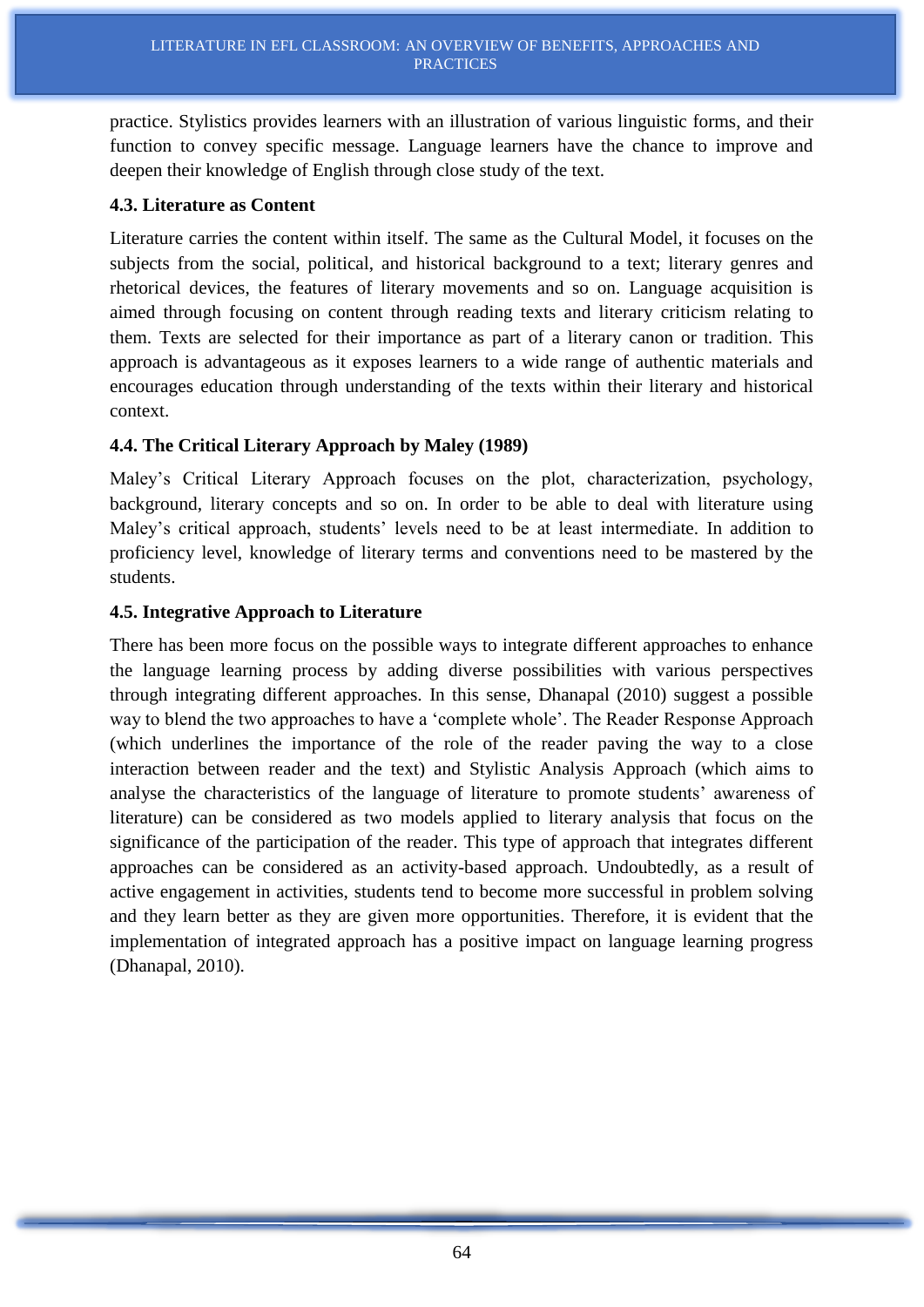

**Figure 1:** Integrated Approach Process (cited in Dhanapal, 2010)

## **4.5.1. Tasmanian's Integrative Model (2012): Five Perspective Approach**

Tasmanian Integrative Model, created by some scholars in Australia, was introduced to be used mainly for L1 classes; however, the model is believed to be a promising one to be applied in FLE classroom, for this model suggests the social, cultural and literary analysis of the text in addition to the linguistic point of view (Bobkina, 2014).

## **4.6. Lucas Text Type Approach (1990)**

Lucas (1990) divided texts into two major types: *artistic* and *functional*. To Lucas, artistic texts include texts that have artistic value and functional texts consist of texts other than the artistic and they comprise six categories as demonstrated in the figure below (Figure 2):

| <b>Artistic texts</b> | <b>Functional texts</b>                                                                    |
|-----------------------|--------------------------------------------------------------------------------------------|
| novels                | 1. Casual texts such as newspapers, magazines, and non-fiction                             |
| short stories         | 2. Personal texts, for instance, letters and diaries.                                      |
| essays                | 3. Transactional texts: business letters, legal documents and reports.                     |
| poems                 | 4. Reference texts, for example, dictionaries, catalogues, directories<br>and inventories. |
| plays                 | 5. Pedagogical texts include textbooks and encyclopaedias.                                 |
|                       | 6. Academic texts such as research papers, theses, specialist books<br>and journals.       |

**Figure 2:** Adapted from Lucas' (1990) Division of Text Types

## **4.7. Periphrastic Approach**

It is related to the studying of the surface meaning of the text. Teachers can use less complicated words and sentence structures compared to the difficult words and structures in the texts. Also, if needed, the teacher can translate the text into their native language. This approach can be appropriate to use with low levels, like beginner groups, for it could be an aid to defining the expectations of the author's piece of work.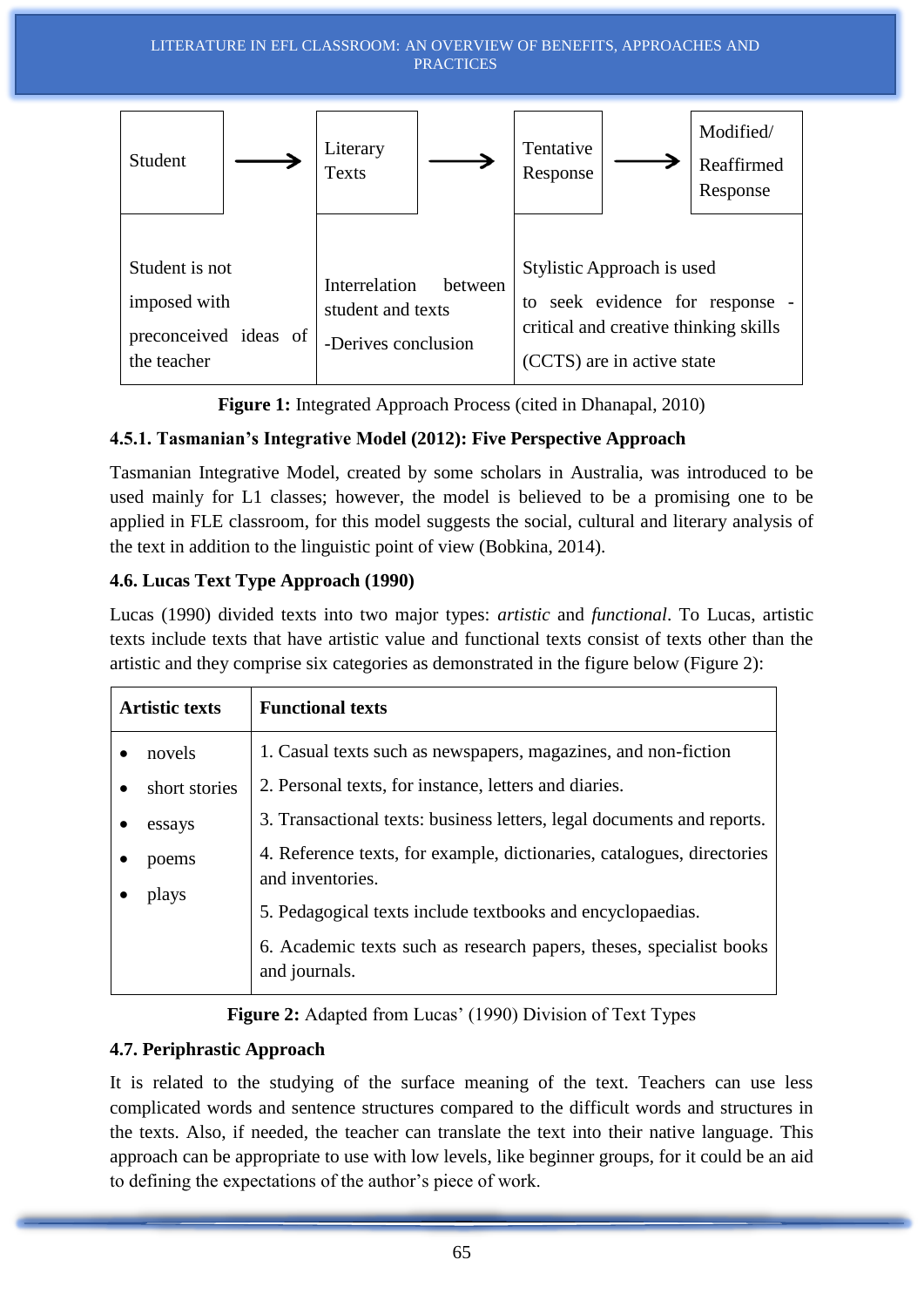#### **5. Criteria for Selecting Literary Texts**

Selecting an appropriate literary text for use in the EFL classroom is essential as the text plays the key role as the teaching material. Criteria for selecting a literary text for EFL classroom are based on students' motivation, the length and content of the text, linguistic difficulty, students' cultural background and finally students' interests as well as their language level (Collie & Slater, 1987; Hismanoglu, 2005; Lazar, 1993).

Rief and Heimburg (1996) underline the significance of text selection by writing how important it is to select a text that has a captivating value to attract learners' interest, promote their creativity, encourage critical thinking and to 'make meaningful connection' (cited in Piotrovská, 2009).

Lazar (1993), on the other hand, suggests a scale that could be referred to in order to check the appropriateness of a literary text chosen to be used in the EFL. Lazar's scale includes the following criteria:

| <b>Criteria</b>                          | The reason why it is important                                                                                                                                        |  |
|------------------------------------------|-----------------------------------------------------------------------------------------------------------------------------------------------------------------------|--|
| The age of students                      | Students' age should be taken into consideration: they should<br>not be too old or too young to enjoy the text.                                                       |  |
| <i>Intellectual</i>                      | Intellectual maturity is also a significant factor that should be                                                                                                     |  |
| maturity                                 | considered, for students should not be too immature to                                                                                                                |  |
| of                                       | understand the text or too mature/developed intellectually to                                                                                                         |  |
| students                                 | find the text challenging enough.                                                                                                                                     |  |
| Emotional                                | Emotional understanding of the students is also significant as                                                                                                        |  |
| understanding                            | they can be either too immature to relate to the text or too                                                                                                          |  |
| of students                              | developed to find the text engaging.                                                                                                                                  |  |
| <i>proficiency of</i>                    | Their linguistic level affects motivation as their linguistic                                                                                                         |  |
| Linguistic                               | proficiency could be too advanced to find the text challenging                                                                                                        |  |
| students                                 | or their level may be too elementary to cope with the text.                                                                                                           |  |
| background<br>Literary<br>of<br>students | Their previous experience with literature might be too well-<br>developed to find the text challenging or it could be<br>insufficient to find the text engaging.      |  |
| Students' interests/hobbies              | Students' interests and hobbies might be far removed from<br>themes/content of the text to find the text engaging, or vice<br>versa-close enough to be engaged in it. |  |
| Students'                                | Students' cultural background might be too remote from the                                                                                                            |  |
| cultural                                 | text to help comprehension or close enough to the text for                                                                                                            |  |
| background                               | easy comprehension.                                                                                                                                                   |  |

**Figure 3:** Text Selection Criteria (Adapted from Lazar (1993, p. 19)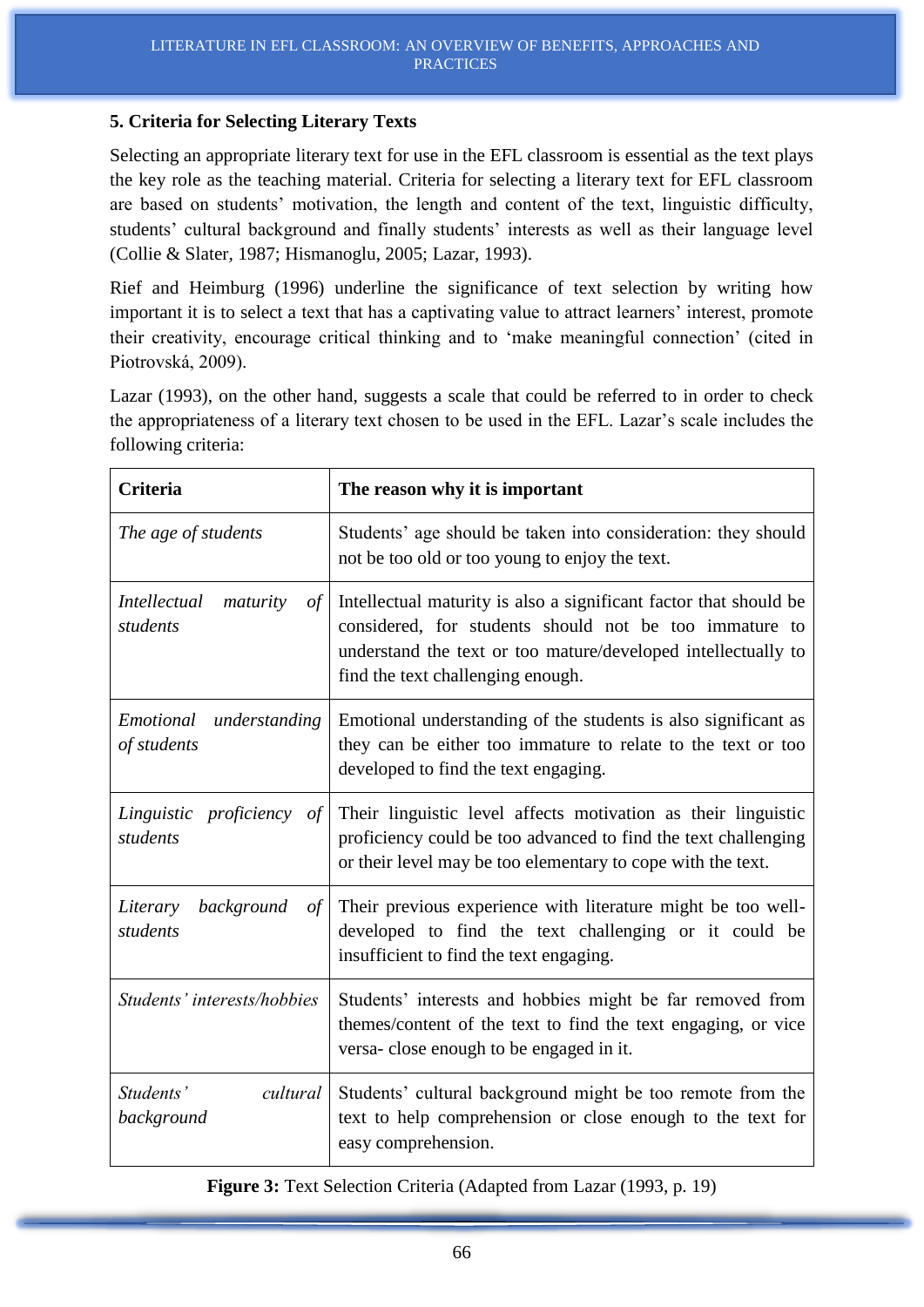As demonstrated in Figure 3, Lazar suggests some criteria to be followed when selecting a text for a particular group of EFL students. Some of these basic criteria include linguistic difficulty of the text, students' cultural background, the length of the text, availability of the text and connection with syllabus, whose significance is explained further as follows:

### **5.1. Linguistic difficulty**

The selection of the suitable text for the level is vital as students need to be able to cope with it. Duff and Maley (1992) suggest a gradual increase in the level of difficulty of the text.

|         | <b>Text Level</b> | <b>Task Level</b>      |
|---------|-------------------|------------------------|
| Stage 1 | simple text       | low level task         |
| Stage 2 | simple text       | more demanding<br>task |
| Stage 3 | difficult text    | low level task         |
| Stage 4 | difficult task    | more demanding<br>task |

**Figure 4:** level of difficulty of the text & task in different stages (adapted from Duff and Maley, 1992)

Duff and Maley (1992) suggest, as it can be observed in the figure above (Figure 4), during the first stage, an easy text can be used with an easy task. In the next level, the text can still be easy, but the task level is elaborated. Level three introduces a difficult text with an easy task. And in the fourth level, a difficult text is used with a more difficult task. In this way, the text and the task become demanding gradually, avoiding discouragement.

## **5.2. Students' cultural background**

Taking the cultural background of students into consideration might not always require choosing a text with familiar culture. Sometimes even a strikingly different, new topic or experience introduced by the text could be very motivating as it creates curiosity and offers new adventures, new ideas and new perspectives. With the appropriate selection of the text, the remotest can be comprehended as the closest, yet the opposite could be the case with the selection of inappropriate text. Thus, the intellectual range of the learners should be taken into consideration.

### **5.3. The length of the text**

Since the length of the text is important when the time and related issues are considered, choosing an appropriate text to be covered in the planned teaching period is important to be able to complete the task. Sometimes good planning and appropriate choices help to overcome with the length of the text. Also, a well-chosen extract from a longer text can be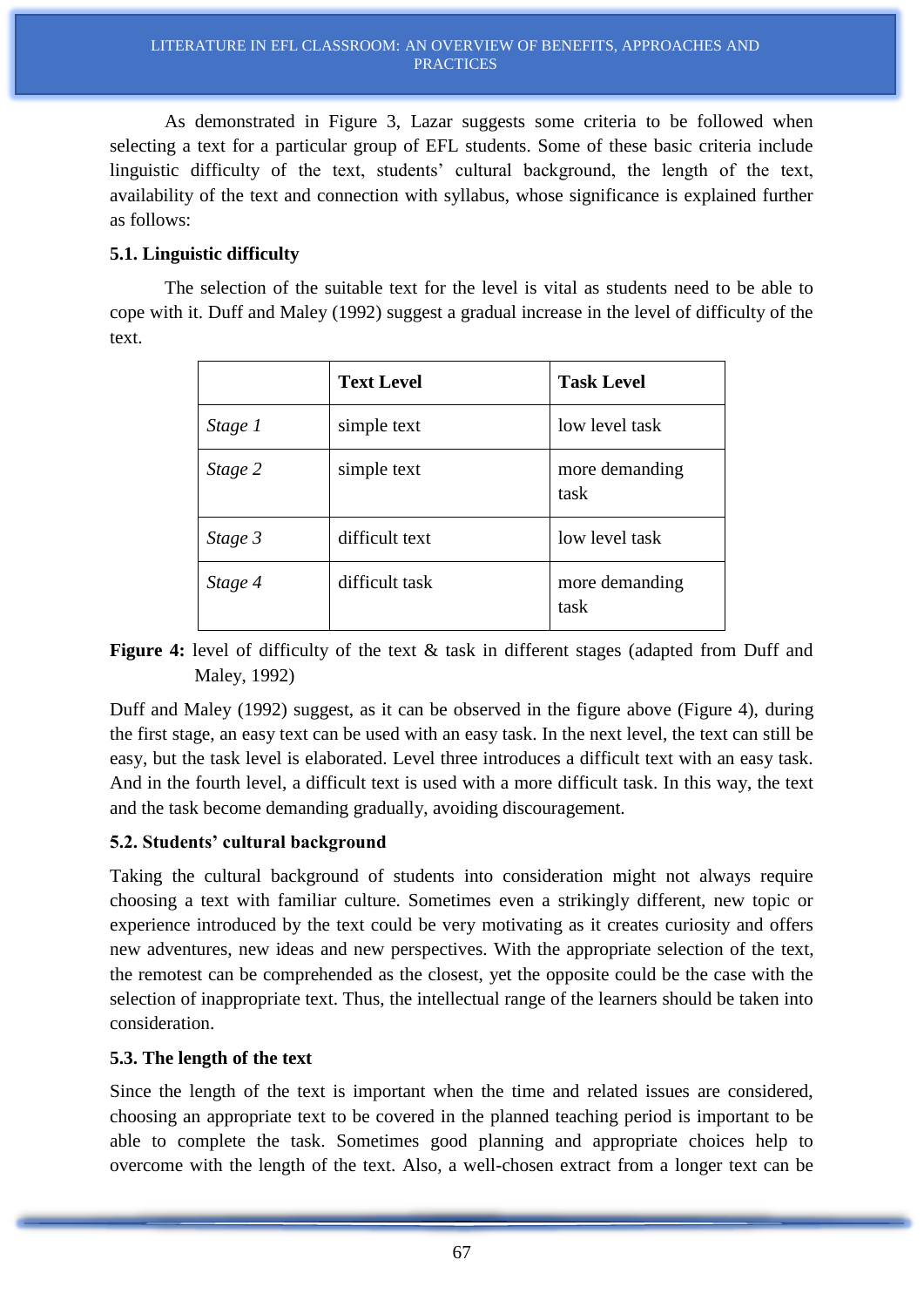used as a very resourceful piece of material. Furthermore, a quote from a longer literary work could be used as a practical, convenient literary material. In addition, students can do some of the reading as an extensive reading task that could be supported by in class activities.

### **5.4. Availability of the text**

In terms of availability of a copy, finance and other related factors, students should have an easy access to the text chosen.

### **5.5. Connection with syllabus**

To Lazar (1993), the teacher should consider the ways of linking the literary task to the syllabus to strengthen the content and to create a change to support the texts and task with the rest of the syllabus.

## **6. Literature and Classroom Application**

Integration of literature offers various benefits in language learning process as it has been proved and documented by the research in the field. In the light of the positive impact of use of literature, there have been several practices and suggestions of implementation of literary genres in language classroom in general, and in EFL context. The classroom applications of literature to teach different skills and application of various genres could briefly be explained as follows:

## **6.1. Using Literature to Teach Language Skills**

## **6.1.1. Literature in Teaching Listening**

Providing students with authentic material when practicing listening skill is essential, and as Mckay (2001) explains, literature offers an excellent atmosphere and examples of real language used in every genuine situation as well as introduction of various dialects. Jacobs (1990) suggests the use of literary text during listening practice to promote intellectual and emotional involvement of learners in a higher level (cited in Khan & Alasmari, 2018) Hall and Williams (2000) recommend reading out to learners regularly, claiming that this practice is more influential compared to other activities in EFL class. It is agreed by many scholars that reading children's stories as well as children's books promote learners' ability to create visual image in their minds which help them to remember the story line and characters and related events accurately. Khan and Alasmari (2018) documents various findings that support use of literature to stimulate learners' listening skills. For instance, Hoag (1996) promotes the use of literature to practice listening skills as it creates a chance for students to gain awareness of beauty of the sound and rhythm of music as well as the ability they develop to visualize the characters' mood, atmosphere. Stephens and Brown (2000) write about the benefits of reading aloud and storytelling. Through reading aloud, curiosity and involvement are created (Paley, 1990).

## **6.1.2. Literature in Teaching Speaking**

As in the nature of the speaking, it is a skill that requires active production and oral production (Widdowson, 1994). It is through speaking skills that individuals are able to practice oral communication. According to Khamkhien (2010), speaking skill holds a very important place in language learning. As emphasised by Hismanoglu (2005), activities related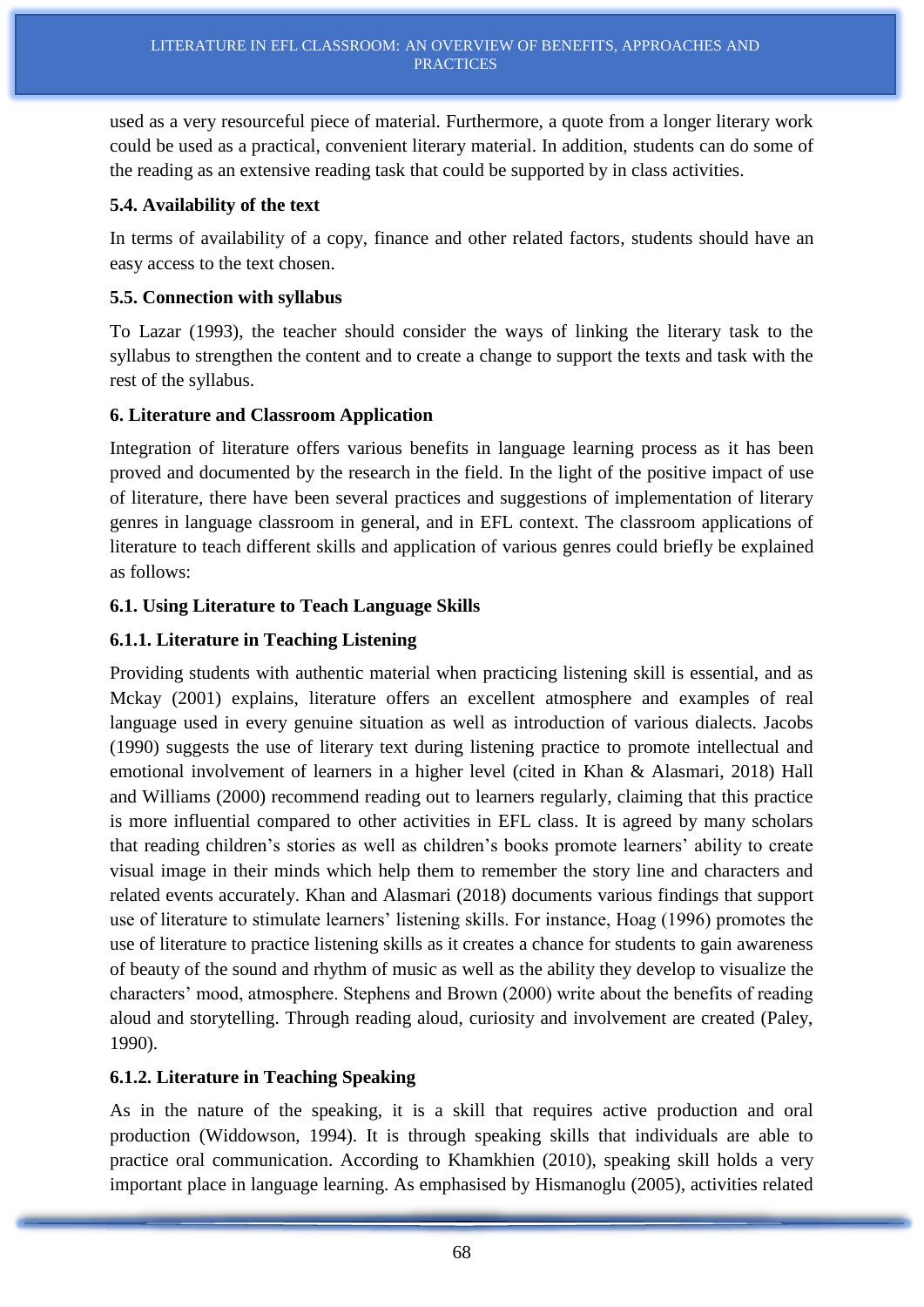to drama are valuable to practice in EFL and ESL classes. Including as many dramatic activities as possible as part of language teaching is significant to create various situations where students can take parts/roles and use the spoken language actively. There are various possibilities of making use of activities through dramatization, role-playing and improvisation, Students can be asked to write their own plays/scripts in groups and then they can act them out. Besides, there are various activities that promote improvisation allowing students to practice speaking skills in a creative and enjoyable atmosphere. Such activities also give students a chance to combine literature and their creative skills. Additionally, drama activities encourage students to assume real life roles; thus, to use the language in context.

Khan and Alasmari (2018) note that speaking activities like debate and role-play could be applied in EFL classes. Harmer (1984), on the other hand, focuses on the self-esteem gained through speaking activities promoted through the literary text. In addition to above examples of speaking activities, encouraging students to make presentations on their favourite books, or favourite literary characters is, undoubtedly, a very good practice to improve speaking skills through literature.

### **6.1.3. Literature in Teaching Reading**

Numerous studies show how literature promotes reading development and achievement. Literary texts have positive impact on the motivation of learners' attitudes towards reading. As it is noted by Langer (1997), reading literary texts helps students gain ability to question, make interpretation and exploration and connection, as well as gaining new perspectives through the experience of new 'horizons of possibility' (Khan & Alasmari, 2018).

Literary texts are valuable materials to promote students' engagement in the text and to enable them to go beyond the scope of the text by adding meanings to it through adding their own beliefs and experiences. Hismanoglu (2005) notes that literature could be beneficial in promoting the reading skills as the students are absorbed into the text trying to follow the story line, identifying with some characters, becoming part of the text. Ozkan and Tongur (2014) focus on the positive impact reading literary text have on language learners. Brumfit and Carter (1986) explain that either through extensive or intensive reading literary texts, students are exposed to lexical items that are embedded within natural linguistic applications. The experience helps them conceive meaning in a way similar to the experience of the native speakers. Besides, various benefits listed above are promoted through the reading of literary texts. For instance, the experience educates the whole person, helping the students gain interpretive skills and become familiar with the cultural background. In doing so, students expand their horizons as well as practising linguistic knowledge. Similarly, Mckay (1982) also notes the benefits of literature in improving reading skills.

What makes literary texts valuable reading resources is that they provide the students with almost endless possibilities of creating meaning. That is, often literary texts offer multiple layers of meaning to create curiosity and to trigger students' willingness to read more to dig up more. The opportunity of reading between the lines and even beyond the lines promotes the interpretive skills and paves the way to imaginative experiences. Needless to say, the more students read, the deeper they become intellectually, leading to gaining more self-esteem. Like a domino effect, the intellectual growth as a whole person, gained through the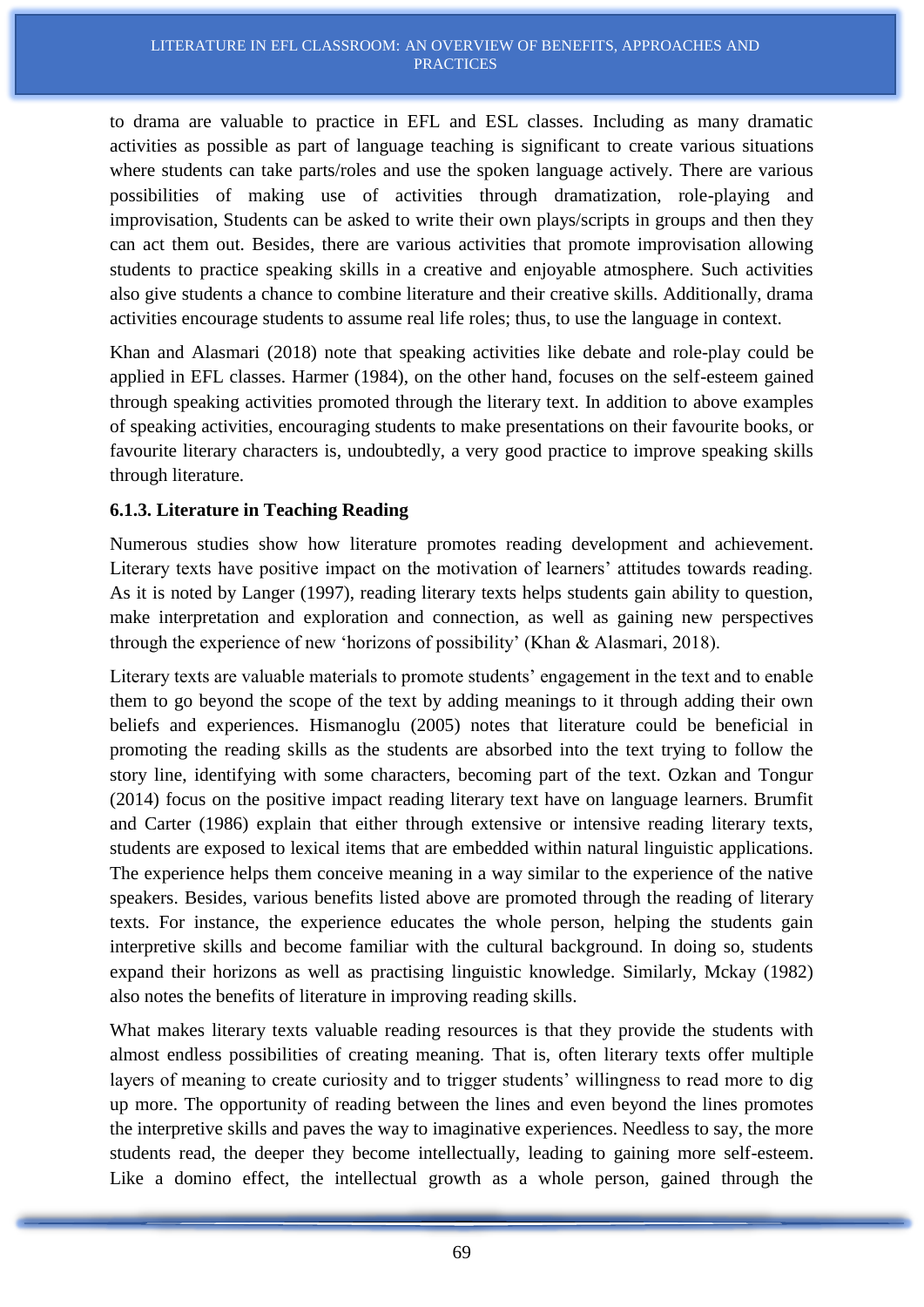exploration of literary texts, creates the chances of personal growth, as an individual decorated with positive effects gained through the experience of the journey within the literary texts.

#### **6.1.4. Literature in Teaching Writing**

Literature offers inspiration to EFL/ESL learners as a valuable material with rich topics and creative and great models. Language learners follow the style and model of the literary text that set good examples for them to imitate. Literary texts also set them good examples of content and style. As noted by Hişmanoğlu (2005), a variety of contents, themes, styles and so on promote students' creative writing skills. Moreover texts set perfect examples of figurative language, idioms, proverbs and rich use of styles and vocabulary.

In addition, literary texts as a rich resource for writing practice can be utilised in practicing writing skill in various tasks. To illustrate, interpretation and criticism of the text can promote writing based on interpretive skills. Additionally, students could be encouraged to write creatively relating to the text. A variety of tasks, such as writing an alternative ending to the story or changing one part of the story, or expressing their feelings and thoughts towards the text, writing a creative piece in a different genre, or writing through the perspective of one of the characters and many others, can be designed to promote creative writing skills.

#### **6.2. Using Different Genres in Language Classroom**

As literature has different genres, when dealing with any genre, it is important to perceive what the peculiarities of the specific genre are and how they are studied.

#### **6.2.1. Using Short Stories**

Sage (1987) focuses on the attractive quality of the short stories as it successfully reflects real life (cited in Khan & Alasmari, 2018). Short stories are ideal to be covered within the limited classroom time. The appropriate text which is chosen carefully could be an ideal and precious source to promote language learning by applying various approaches used in studying literary text in EFL classroom. Short stories offer rich examples of language use, as well as the motivation offered by literary devices. The chain of the events, the twist of the plot, the suspense, climax, unexpected ending, symbols, themes and many more are excellent to practice the target language in various ways, through different approaches chosen depending on the aims and objectives.

Based on the views of various researchers, Khan and Alasmari (2018) note that short stories are accepted as captivating and ideal source of language model as well as enjoyment. In addition to the positive qualities mentioned above, short stories offer some other advantages as follows:

Short stories:

- *are short in length,*
- *have clarity and simplicity,*
- *cater for different tastes and interests,*
- *offer vast and varied topics*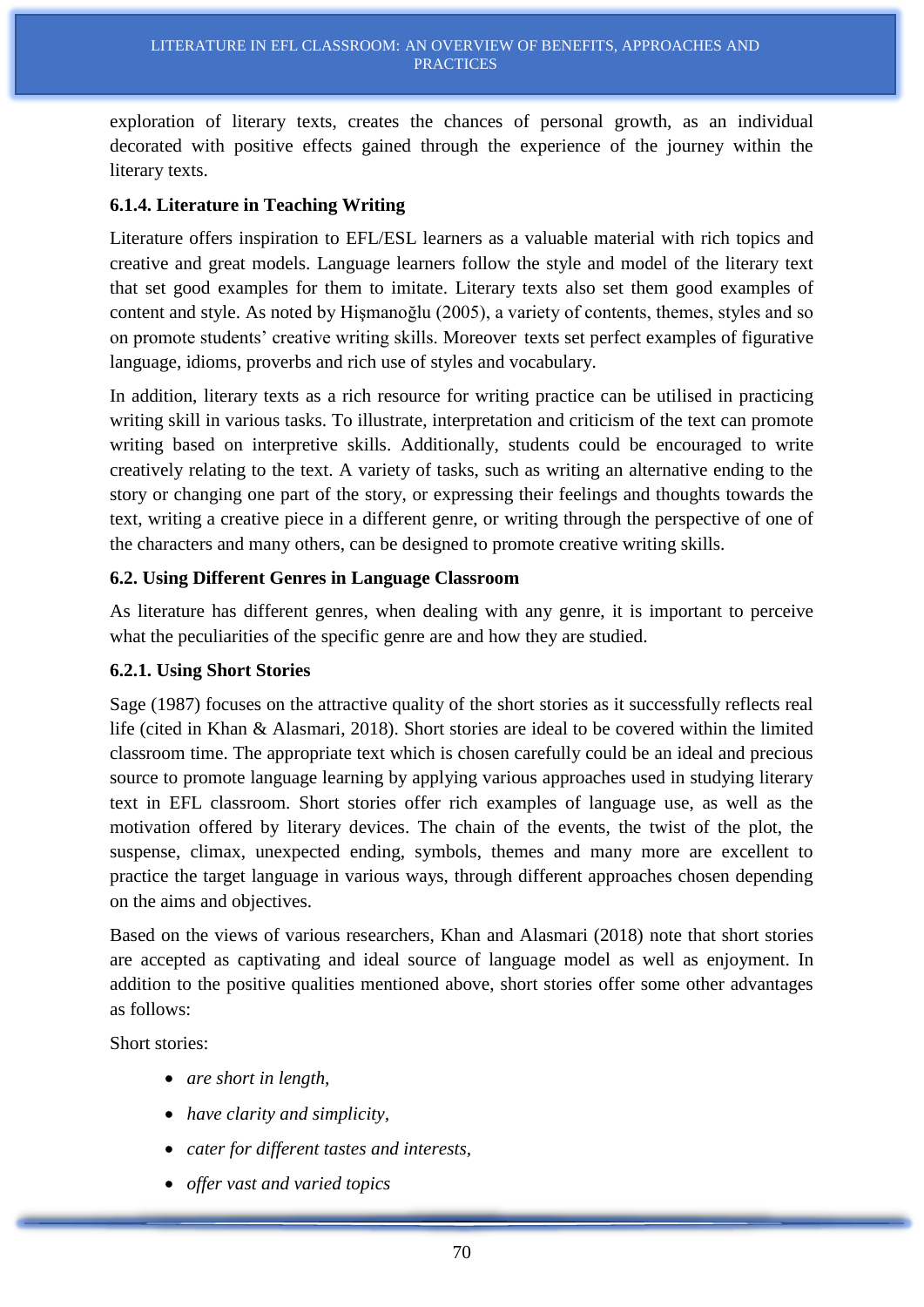#### **6.2.2. Using Poetry**

According to Maley and Duff (1989), poetry illustrates a wide range of semantic use of language; hence, it offers a rich source in the classroom. Benton et al (1990) note that the main aim of including poetry in language lessons is to help students to use the language actively and creatively. The significant characteristics of poems that cultivate the language practice are listed as follows in Khan and Alasmari (2018): The language of poems bears characteristics like being emotive, emotional, metalingual, or referential. Hence, poetry offers empathy, moves the emotions, the artistic use of language creates motivation to search for the metalingual function of the language, like a word play or linguistic ambiguity created in the text. The benefits of poetry explained by Sage (1987) include: linguistics; educational; cultural; emotional and aesthetic learning.

In addition to beneficial characteristics of using poems in the EFL classroom, Lazar (1993) offers different activities to be applied when dealing with poems. To illustrate, the activity of asking students to brainstorm word associations, analysing the symbolic meaning of a word and dealing with figurative meanings. Khan and Alasmari (2018) introduces some strategies to be followed when studying a poem: such as writing discussion questions related to a poem; selecting a challenging sentence that includes figurative language; exploring the meaning of difficult words; connecting with the poem by a focus on the personal experience, feelings and emotion.

#### **6.2.3. Using Drama**

Use of drama in EFL classroom offers several opportunities and benefits to the learners, especially to practice speaking skills. For instance, introducing drama as a literary text gives a chance to students to take part in and to become active participants, which enables them to practice the real-life genuine use in context, recreating real-life conversations. It could be defined as a simulation of life, of the real-life language use.

Creative drama - sometimes referred to as Educational Drama - together with games, offers dynamic activities such as icebreakers, brainteasers, improvisation and role-play (Davies, 1990). As explained by Saricoban (2004), drama promotes the comprehension of the realworld through a 'deeper linguistic world'. Lenore (1993), on the other hand, makes a list of benefits of drama as follows. Drama promotes:

- *creative thinking,*
- *language development,*
- *listening skills,*
- *new outlook for teaching,*
- *brightening the classroom,*
- *recognition of the social problems*

All in all, drama makes it possible to combine theory and practice by making it possible to practice the language in various real-life like, natural situations. Learners become a part of the play, they assume roles, act out, using the appropriate language. Thus, students are prepared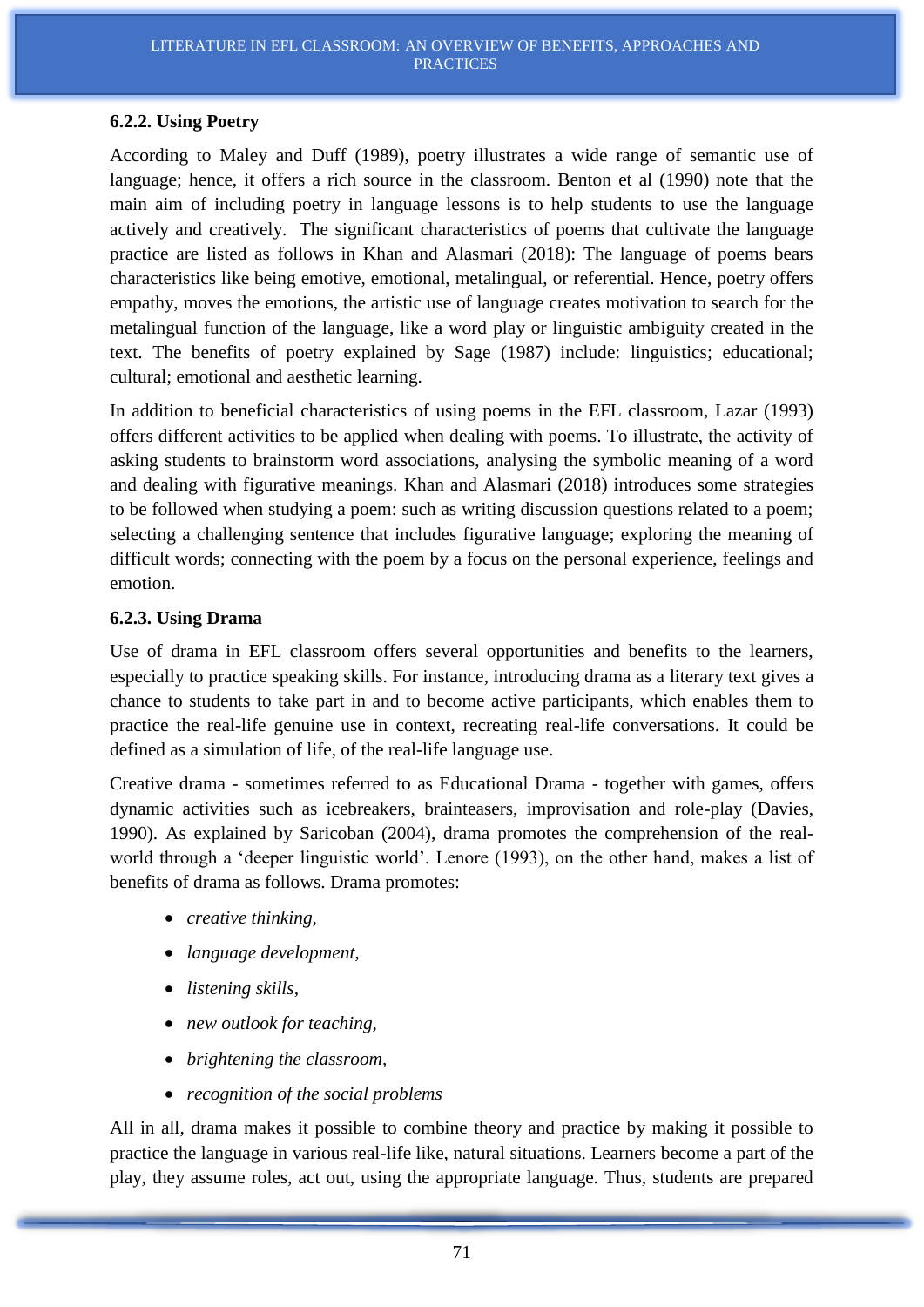for the real-life like communication through stimulations of situations and practice of the language used in those situations.

#### **6.2.4. Using Novels**

Novels offer unlimited and exceptional forms of pedagogic activities. Novels Novels offer intellectual, emotional, linguistic involvement of the students. Novels provide a wide range of activities from extensive reading to close, detailed text analysis (Tsai, 2012). Reading novels offers pleasure and fulfillment to readers. Moreover, novels encourage students to read more, which helps language learners to feel more comfortable with the language. Through reading novels in English, learners improve themselves in various ways, like making predictions, drawing conclusions, decoding the implied meaning, reading between the lines, deciphering different layers of meaning hidden behind and within the words. It helps the learners to become closer the culture of the target language (Lazar, 1990), which leads to their appreciation of other cultures and beliefs and showing respect to the differences. Novels open the doors for the readers to a world where there are experiences, dilemmas, and problems similar to their own, (Hişmanoğlu, 2005) and through the actions, reactions, struggles, and solutions of the characters they can observe how it is possible to overcome such difficulties in life. Additionally, Reading novels gives a chance to the readers to become familiar with the conversational language, which helps them to become more aware of language use (McKay, 1982). Novels take the readers to remote lands, offering them different experiences and introducing them to a wide range of characters throughout the journey, which enriches the minds, hearts and language skills of the language learners.

#### **7. Conclusion**

All in all, this study aimed to provide an overview of the role of literature in language classrooms. It has been observed that although literature plays a significant role in the English as a Foreign Language (EFL) classroom, it was neglected for some decades especially during the mid-twentieth century. Thanks to the recognition of the importance of using authentic material within the frame of Communicative Approach to language teaching, during the last few decades of the last century, literature started to gain its significant status. Since then, there has been well-deserved research related to the role of literature and related topics in teaching English.

The study has introduced views on the role of literature in providing significant benefits in the language classrooms, which can be listed as: the significance of literature in stimulating learners' interests and triggering motivation and engagement with literary texts; cultivating EFL learners' language skills as well as developing their critical thinking skills. In addition, the study has included main approaches to the integration of literature in language classrooms and a brief overview of the criteria of text selection and the use of literature in teaching different language skills have been given.

As a concluding remark, it could be added that future research should cover various methodologies, approaches and innovative designs to analyse the effect of using literature on language development of leaners, which would make a significant contribution to the field of English language education. Besides, introduction of systematic and new ideas related to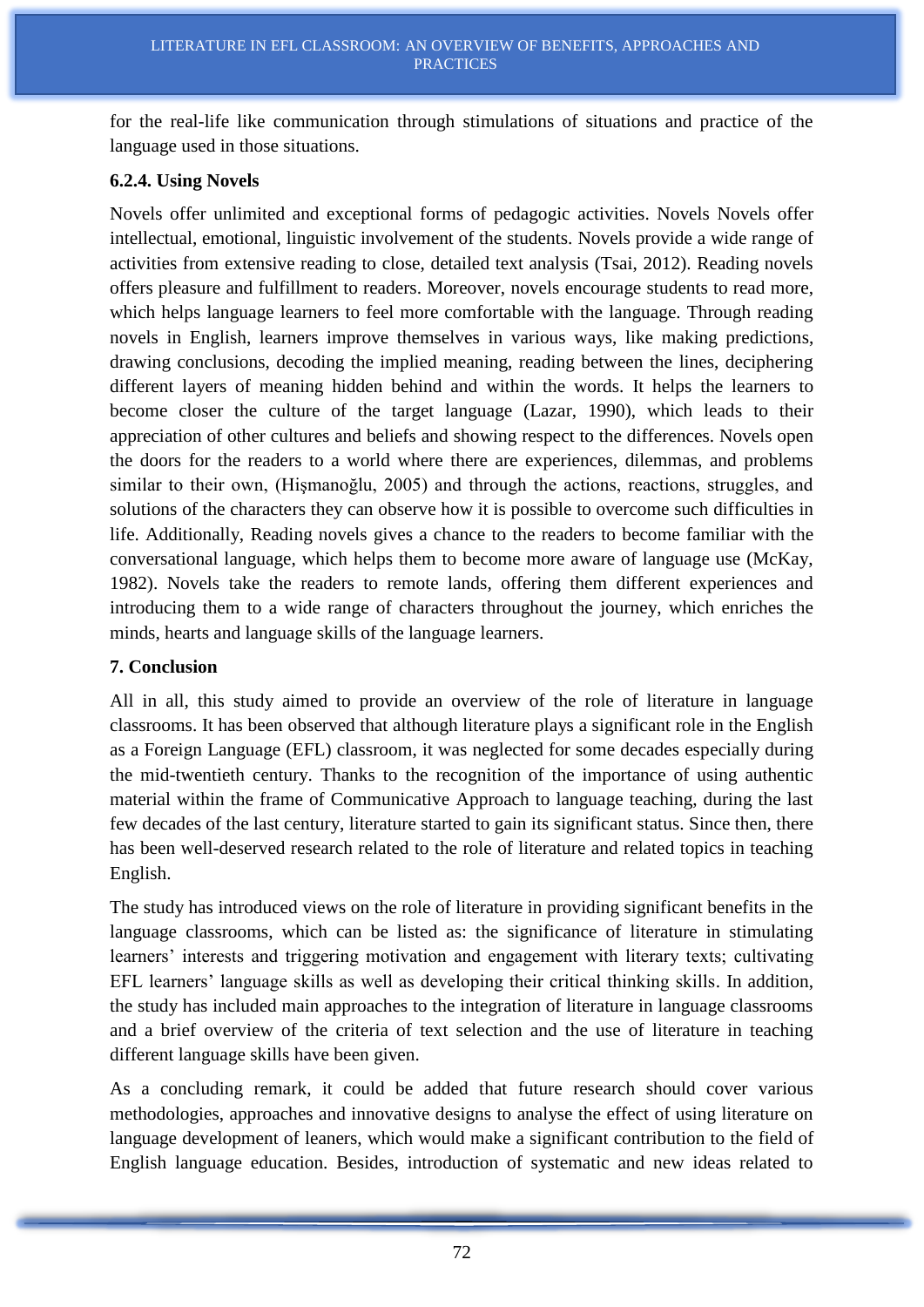classroom applications of literary texts in the EFL context could be a useful guide for teachers with less experience in implementing literature in their language classrooms. In addition, information on the stages of application of the text with students from different age groups and levels will be a useful contribution to the related field.

Briefly to conclude, the implications of the research related to the role of literature in the EFL classroom indicate that it is important for the EFL teachers to integrate as many literary texts as possible into their syllabus so as to encourage the learners to be actively involved in classroom activities and to promote the use of spontaneous use of real-life language. Hence, EFL learners, apart from being exposed to the cultural aspects of literary texts, could benefit from authentic literary materials that are interesting and engaging. Thus, literature, evidently, promotes learners' cultural awareness and tolerance by helping them develop awareness of realities of their society and the world around them. In this way, EFL learners, while practicing the language use in real context, could gain an intellectual perspective, which help them develop as a whole person.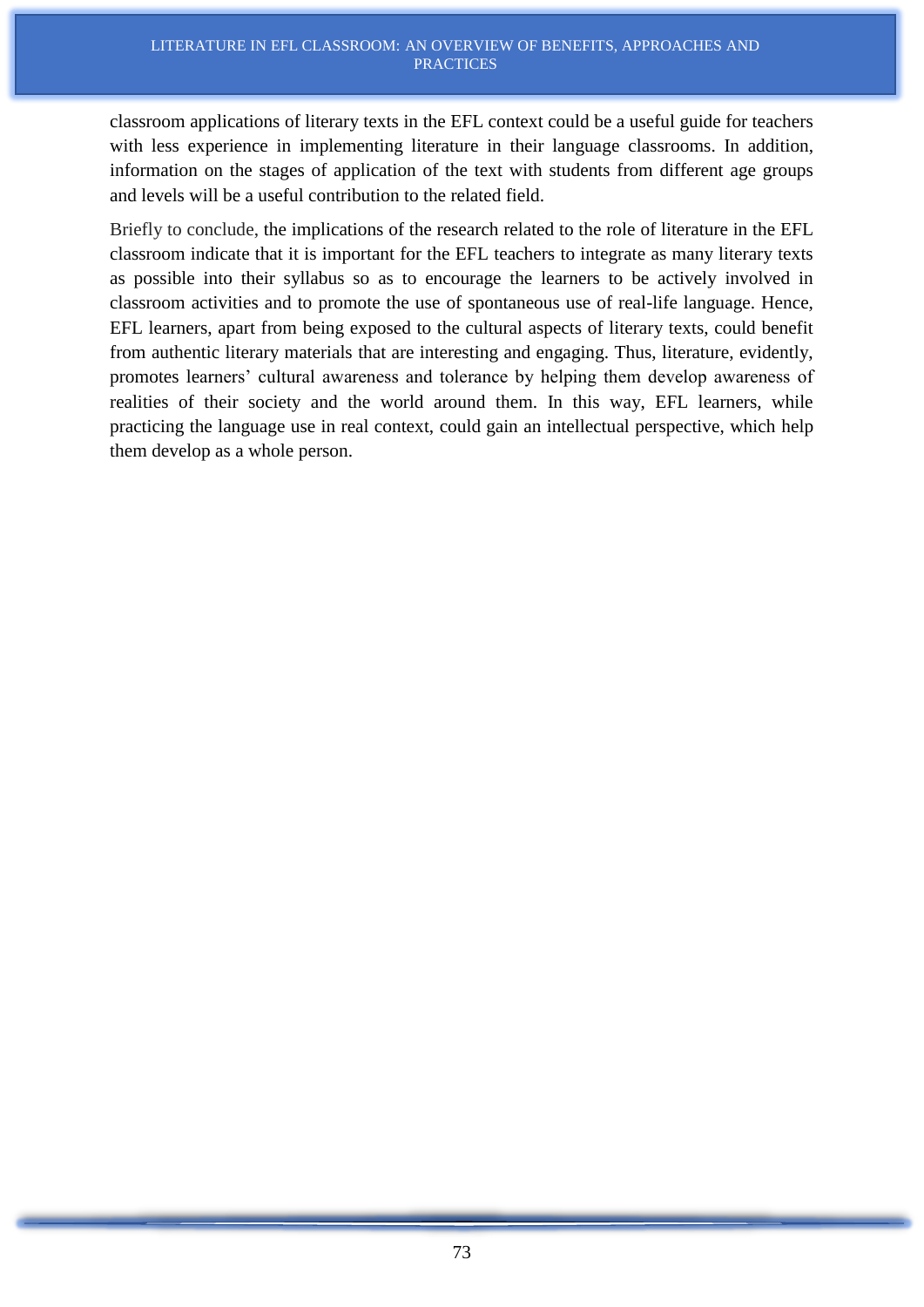#### **REFERENCES**

- Abrams, M. H. (1990). *A Glossary of Literary Terms*.USA: Heinle & Heinle, a division of Thomson Learning, Inc.
- Balakian, A. (1977). *The symbolist movement: A critical appraisal / by Anna Balakian. 1915- 1997*, New York University Press.
- Brown, H. D. (2007). *Principles of language learning and teaching*. Pearson Education.
- Benton, M., & Fox, G. (1990). Teaching literature. Oxford, UK: Oxford University Press.
- Bobkina, J. (2014). The use of literature and literary texts in the EFL classroom; between consensus and controversy, *International Journal of Applied Linguistics & English Literature*, 3 (2), 248-260.
- Brumfit, C. J. & Carter, R. A. (1986). *Literature and language teaching*. Oxford University Press.
- Burhanuddn Arafah, (2018), "Incorporating the Use of Literature as an Innovative Technique for Teaching English" in The 1st Annual International Conference on Language and Literature, KnE Social Sciences, pages 24–36
- Carter, R., & Long, M. (1991). Teaching literature. Harlow: Longman.
- Carter, R. & McRae, J. (1996). Language, literature and the learner creative classroom practice, Longman.
- Collie, J. and Slater, S. (1990). Literature in the language classroom: A resource book of ıdeas and activities. CUP.
- Davies, P. (1990). The use of drama in English Language Teaching. TESL Canada Journal8(1), 87-99
- Das, B. B. (2014). Literature a pedagogic tool: A defence, *International Journal of Humanities and Social Science Invention*, 6(1), 10-18.
- Dhanapal, S. (2010). Stylistics and reader response: An integrated approach to the teaching of literary texts. *Literacy Information and Computer Education Journal*, 1(4), 233-240.
- Duff, A., and Maley, A. (1990). *Literature*. Oxford University Press.
- Ghosn, I. (2002). Four good reasons to use literature in primary school ELT. *ELT Journal*, 2(56), 172-179.
- Hall, G. (2001). The Poetics of Everyday Language. *CAUCE, Revista de Filología y su Didáctica*, 24, 69-86.
- Hall, D. and Williams, E. (2000). *The teacher's guide to building blocks*. Carson-Dellosa.
- Hişmanoğlu, M. (2005). Teaching English Through Literature. *Journal of Language and Linguistic Studies*, 1(1), 53-66.
- Harmer, J. (1984). The Practice of English Language Teaching. London: Longman.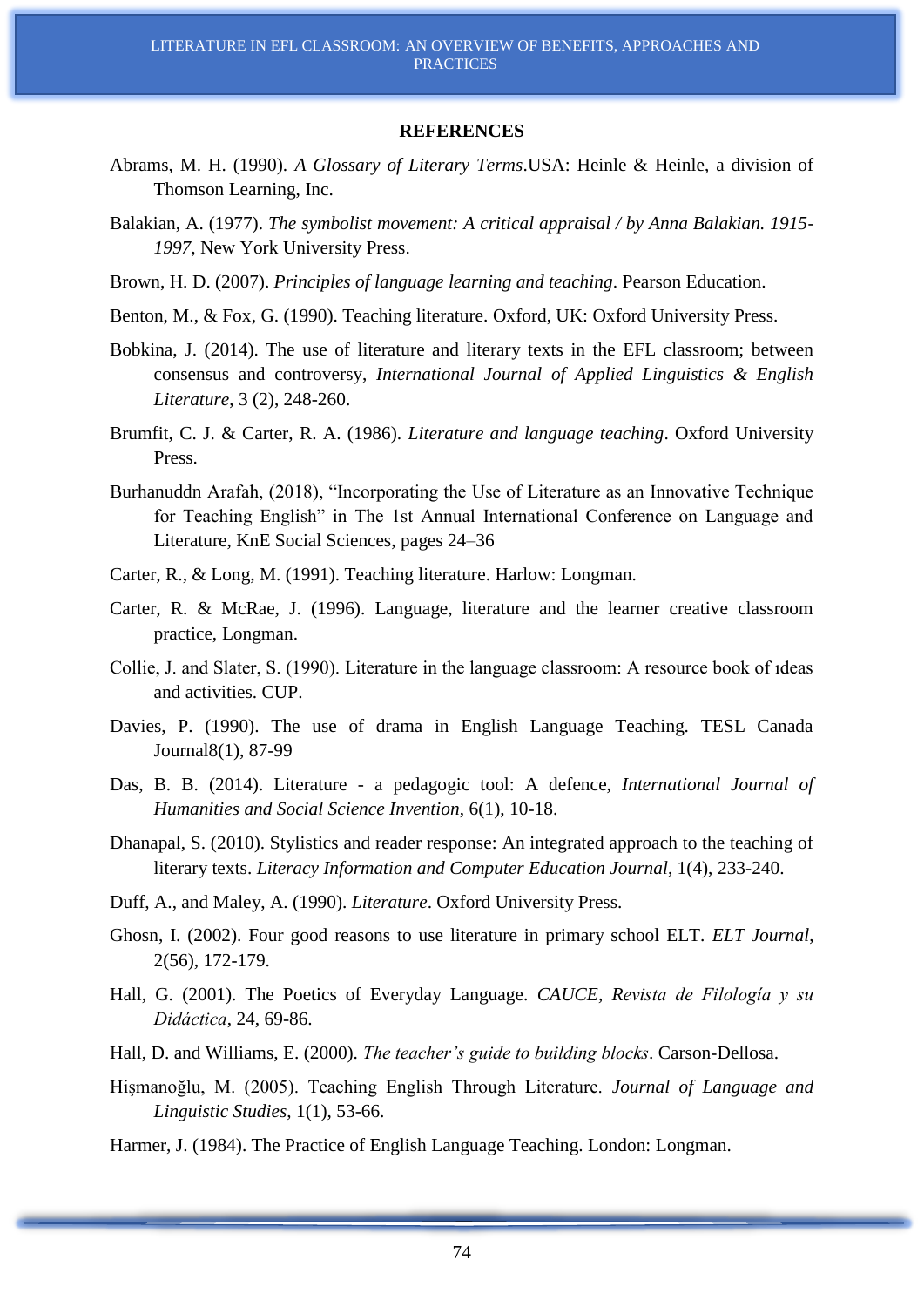- Hoag, C.L. (1996). Appreciative Listening: The Forgotten Art. Overland Park, KS: The Writing Conference.
- Holmer, P. L. (1976). *Lewis: The shape of his faith and thought*. Harper & Row.
- Horner, S. (1983). Best laid plans: English teachers at work for school council. Longman.
- Jacobs, Leland B. (1990). Listening to literature. Teaching K-8, 20(4), 34-37.
- Khamkhien, A. (2010). Teaching English Speaking and English Speaking Tests in the Thai Context: A Reflection from Thai Perspective. English Language Teaching Journal, 3(1), 184-200
- Khan, M. S. R. and Alasmari, A. M. (2018). Literary texts in the EFL classrooms: Applications, benefits and approaches. *International Journal of Applied Linguistics & English Literature*, 7(5), 167-179.
- Khatib, M., Rezaei, S., & Derakhshan A., (2011). ''Literature in EFL/ESL Classroom.'' Vol. 4 (1):201-208.
- Kern, R. (2000). *Literacy and language teaching*. Oxford University Press.
- Kramsch, C. & Kramsch, O. (2000). The avatars of literature in language study. *The Modern Language Journal*, 84(1), 553-573.
- Langer, J. (1997). Literacy acquisition through literature. *Journal of Adolescent and Adult Literacy*, (40), 602-614.
- Lazar, G. (1993). *Literature and language teaching. Cambridge: A guide for teachers and trainers*. Cambridge University Press.
- Lenore, K.L. 1993. The Creative Classroom A Guide for Using Creative Drama in Classroom. U.S.A
- Lewis, C. S. (1991). *All my road before me: The diary of CS Lewis*. Edited by Walter Hooper. Harvest.
- Maley, A. (1989). Down from the Pedestal: Literature as resource. In *Literature and the Learner: Methodological Approaches*. Modern English Publications.
- Maley, A. & Duff, A. (1989). The Inward Ear: Poetry in the Language Classroom. Cambridge University Press.
- Maley, A., & Moulding, S. (1985) Poem into Poem: Reading and Writing Poems with Students of English. Cambridge University Press. Cambridge
- Maley, A. (2001) Literature in the language classroom. In R. Carter & D. Nunan (Eds.), The Cambridge Guide to Teaching English to Speakers of Other Languages. Cambridge: Cambridge University Press
- McKay. S. (1982). Literature in the ESL Classroom. TESOL Quarterly, 16 (4), 529-536
- McKay, S. (2001). Literature as content for ESL/EFL. In M. Celce-Murcia, *Teaching English as a second or foreign language* (pp. 319-332). Heinle & Heinle.

McRae, J (1994) Literature with a small 'l', Macmillan Education.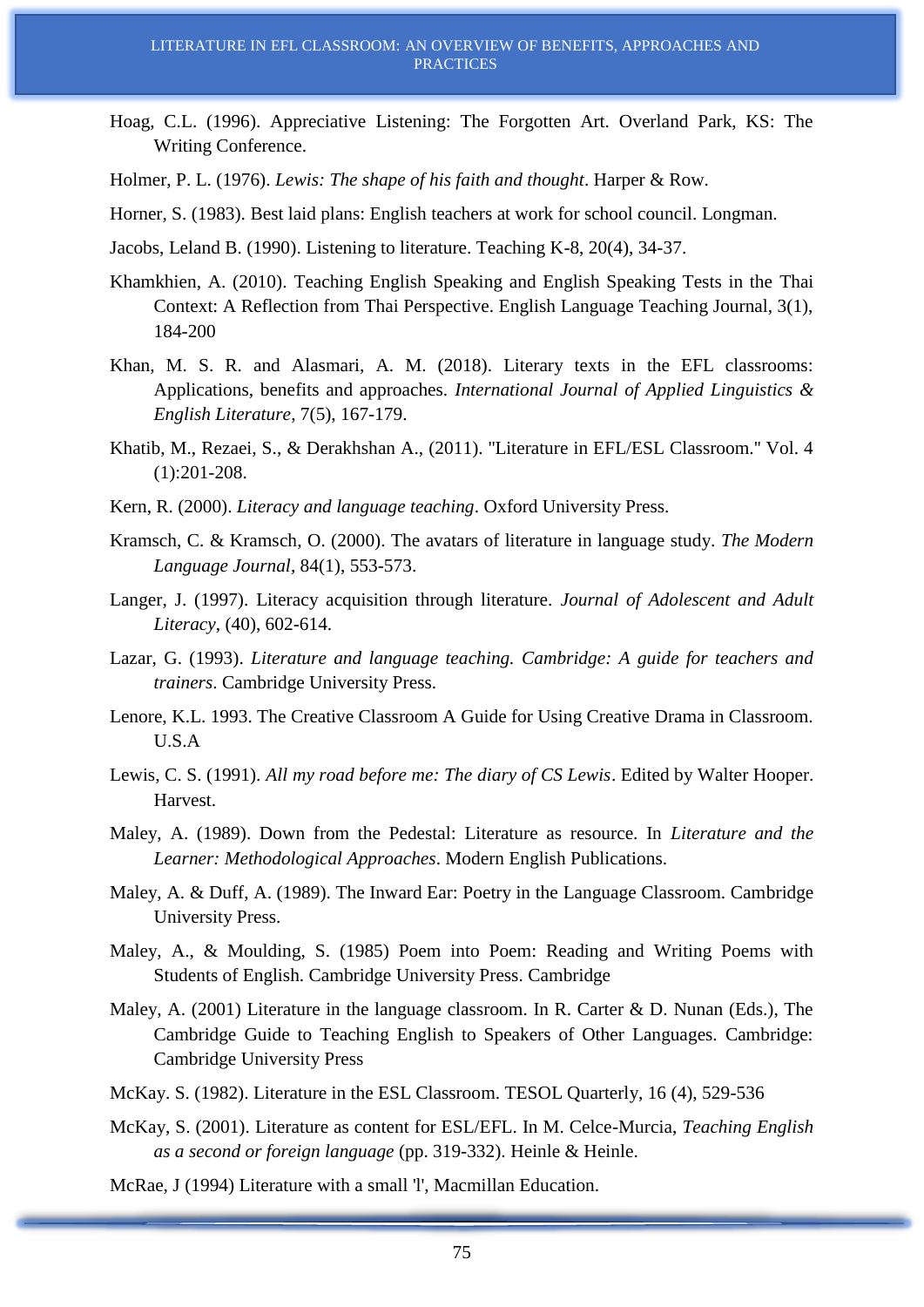Moody, H. L. B. (1971). *The teaching of literature*. Longman.

- Özkan, A. ve Töngür, A. N. (2014). Use of literature in reading comprehension classes by elt teachers. *The International Journal of Social Sciences. ARF Publication Sourcing*. 25(1), 66-72.
- Paley, V. (1990). *The Boy Who Would Be A Helicopter. The Uses of Storytelling in the Classroom*. Harvard University Press.
- Piotrovská, B. (2009) *Using Literature in Teaching English*, Bachelor Thesis, Masaryk University, Faculty of Education, Brno. Department of English Language and Literature.
- Rief, S. F. and Heimburge, J. A. (1996). *How to teach and reach all students in the ınclusive classroom*. Jossey-Bass.
- Sage, H. (1987). *Incorporating Literature in ESL Instruction*. Englewood Cliffs, Prentice Hall.
- Short, K. G. (1992). Researching Intertextuality within Collaborative Classroom Learning Environments. *Linguistics and Education*, (4), 313-333.
- Short, M. (1996). Exploring the language of poems, plays and prose. London: Longman.
- Sarıçoban, A. (2004). "Using Drama in Teaching Turkish as a Foreign Language" in Eurasian Journal of Educational Research. No.14, 13-32.
- Stephens, Elaine C. and Jean E. Brown (2000). A Handbook of Content Literacy Strategies: 75 Practical Reading and Writing Ideas. US: Rowman & Littlefield Publishers.
- Stern, S. (1985). Teaching literature in ESL/EFL: An integrative approach. University of California.
- Tsai, Chih-hsin. (2012). Students' Perceptions of Using a Novel as Main Material in the EFL Reading Course. Journal of English Language Teaching, Canadian Center of Science and Education, 5 (8),103-112.
- Van, T. (2009). The relevance of literary analysis to teaching literature in the EFL classroom. *English Teaching Forum*, 47(3), 2.
- Widdowson, H. (1994). Teaching Language as Communication. Oxford: Oxford University Press.

#### **To Cite this Chapter:**

Avara, H. (2021). Literature in EFL classroom: An overview of benefits, approaches and practices. In Büyükkarcı, K. & Önal, A. (Eds.), *Essentials of applied linguistics and foreign language teaching: 21st century skills and classroom applications*, 58-76. ISRES Publishing.